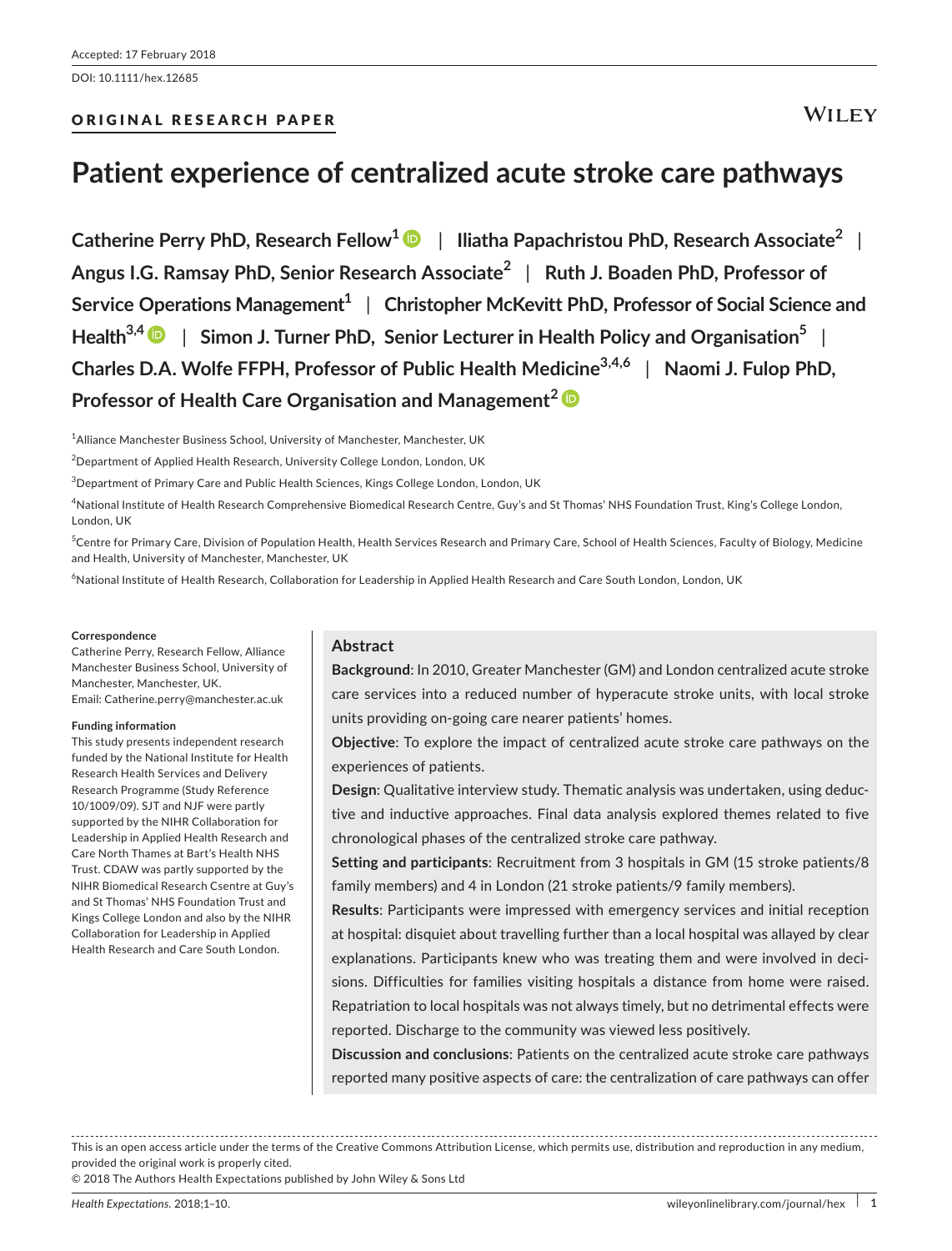patients a good experience. Disadvantages of travelling further were perceived to be outweighed by the opportunity to receive the best quality care. This study highlights the necessity for all staff on a centralized care pathway to provide clear and accessible information to patients, in order to maximize their experience of care.

#### **KEYWORDS**

centralization of services, patient/carer experience, stroke care

# **1** | **INTRODUCTION**

## **1.1** | **Centralized acute stroke care pathways**

There is evidence to support the centralization of many specialist hospital services, with service provision concentrated in a reduced number of sites.<sup>1</sup> During recent years in various countries, acute stroke care services have been centralized into specialist centres, in order to improve access to inpatient stroke care.<sup>2</sup> In England, this is in response to the National Stroke Strategy $^3$  which identified care in a stroke unit as the biggest single factor that could improve outcomes.

In 2010, Greater Manchester (GM) and London centralized acute stroke care services into a reduced number of hyperacute stroke units (HASUs), designed to provide all necessary evidence-based care within 72 hours of onset of stroke. Patients were then repatriated as necessary to local stroke units, which provided on-going care nearer patients'

homes. Referral pathways differed: in GM, patients reaching hospital within 4 hours of symptoms commencing were eligible for HASU care, with those presenting later admitted to local stroke units; in London, all suspected stroke patients were eligible (Figure 1). The intention of centralizing services was to reduce mortality and morbidity by addressing variations in provision of evidence-based care.<sup>4</sup> The centralization in GM and London was associated with different outcomes. London patients were significantly more likely to receive evidence-based clinical interventions than GM patients, as a greater proportion of London patients were treated at a HASU.<sup>5</sup> Length of hospital stay was reduced in both GM and London; however, only in London was stroke mortality significantly reduced compared to other urban areas of England.<sup>2</sup> Fulop et al<sup>6</sup> identify provision of evidence-based care and clinical outcomes as two components of a conceptual framework for the analysis of major system change (such as centralization). This study addresses another key component in the framework, that of patient experience.



FIGURE 1 Centralized acute stroke care services in Greater Manchester and London. Source: Morris et al.<sup>2</sup> Key: HASU—hyperacute stroke unit. SU—stroke unit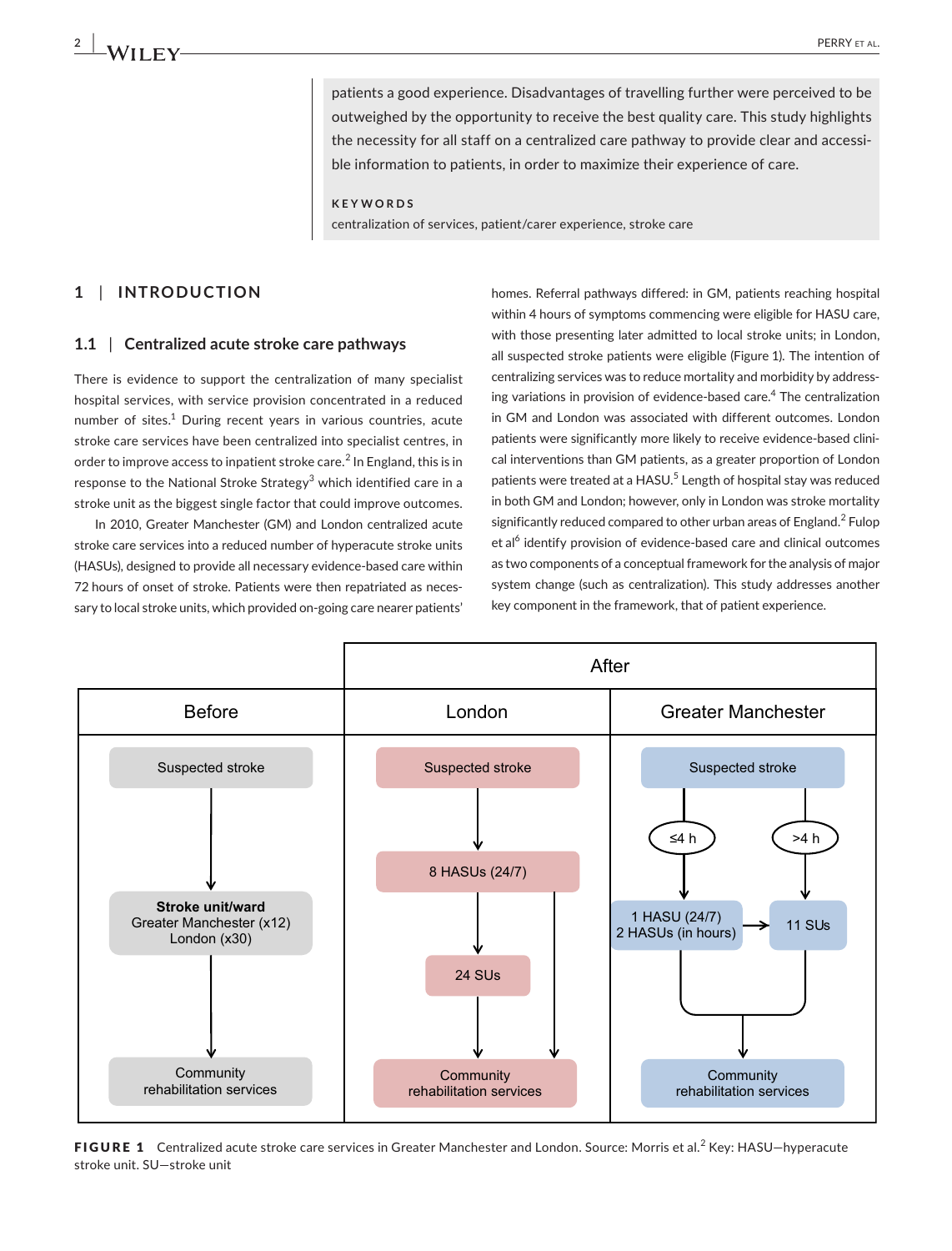TABLE 1 National Institute for Health and Care Excellence quality standard for patient experience (2012)<sup>17</sup> Statement 1 Patients are treated with dignity, kindness, compassion, courtesy, respect, understanding and honesty. Statement 2 Patients experience effective interactions with staff who have demonstrated competency in relevant communication skills. Statement 3 Patients are introduced to all health-care professionals involved in their care and are made aware of the roles and responsibilities of the members of the health-care team. Statement 4 Patients have opportunities to discuss their health beliefs, concerns and preferences, to inform their individualized care. Statement 5 Patients are supported by health-care professionals to understand relevant treatment options, including benefits, risks and potential consequences. Statement 6 Patients are actively involved in shared decision making and supported by health-care professionals to make fully informed choices about investigations, treatment and care that reflect what is important to them. Statement 7 Patients are made aware that they have the right to choose, accept or decline treatment, and these decisions are respected and supported. Statement 8 Patients are made aware that they can ask for a second opinion. Statement 9 Patients experience care that is tailored to their needs and personal preferences, taking into account their circumstances, their ability to access services and their coexisting conditions. Statement 10 Patients have their physical and psychological needs regularly assessed and addressed, including nutrition, hydration, pain relief, personal hygiene and anxiety. Statement 11 Patients' experience continuity of care delivered, where possible, by the same health-care professional team throughout a single episode of care. Statement 12 Patients experience coordinated care with clear and accurate information exchange between relevant health-care and social care professionals. Statement 13 Patients' preferences for sharing information with their partner, family members and/or carers are established, respected and reviewed throughout their care.

Statement 14 Patients are made aware of who to contact, how to contact them and when to make contact about their on-going health-care needs.

The impact of centralized acute stroke care pathways on patient experience has not been explored in depth. Centralized services may affect patient experience in several ways. Services are likely to be relatively high volume, and patient satisfaction with stroke services has been reported as lower in larger stroke services.<sup>7</sup> Care may be provided in an unfamiliar environment with travelling distances increased for patients and families.<sup>8</sup> Payne et al<sup>9</sup> reported that travel for cancer treatment had been described as inconvenient and could be perceived as a barrier to treatment. However, when studying angioplasty services, Sampson et al $^{10}$  concluded that although inconvenient, people would travel further to access centralized services. A survey of the experience of patients and carers of the newly centralized stroke care pathways in London reported that the majority of stroke patients and carers were either "happy" or "did not mind" being treated in a more distant HASU, and although concern was expressed about repatriation, only 6% reported any negative effect of the transfer.<sup>8</sup>

# **1.2** | **The importance of patient experience**

The definition of quality in health care has expanded to include patient experience, $^{11}$  and the concept is prominent in the measurement of health service performance.<sup>12</sup> Although there is no universal definition of patient experience, $^{11}$  many definitions reflect that of the Kings Fund Point of Care Programme: "the totality of events and interactions that occur in the course of episodes of care."<sup>13</sup> Patient experience is more than "patient satisfaction," and asking patients "what happened" during an episode of care is more valid in judging quality

of care than just asking about "satisfaction."<sup>14</sup> It is mandatory for NHS providers to gather patient experience data, $15$  and understanding how patients experience care can highlight substandard care.<sup>16</sup> In 2012, the National Institute for Health and Care Excellence<sup>17</sup> produced a quality standard to provide the NHS with clear commissioning guidance on the components of a good patient experience: 14 quality statements against which patients' experience can be measured (Table 1).

# **2** | **BACKGROUND TO THIS STUDY**

# **2.1** | **What is already known about patient experience of acute stroke care pathways?**

In the absence of specific data on patient experience of acute stroke care pathways in GM and London prior to the centralization, the existing literature was used to help frame this analysis. The literature provides evidence in relation to the stages of the acute stroke care pathway and also to cross-cutting issues that relate to all stages of care.

## **2.2** | **Initial transfer to hospital**

For the majority of stroke patients (70%), first point of contact with services is through the emergency medical services, $^{18}$  and research suggests that patients and carers have a generally positive experience with these teams. $19,20$  Those calling the emergency services found call handlers to be reassuring and calming,  $18,19$  although not all were clear whether an ambulance was on the way or when it might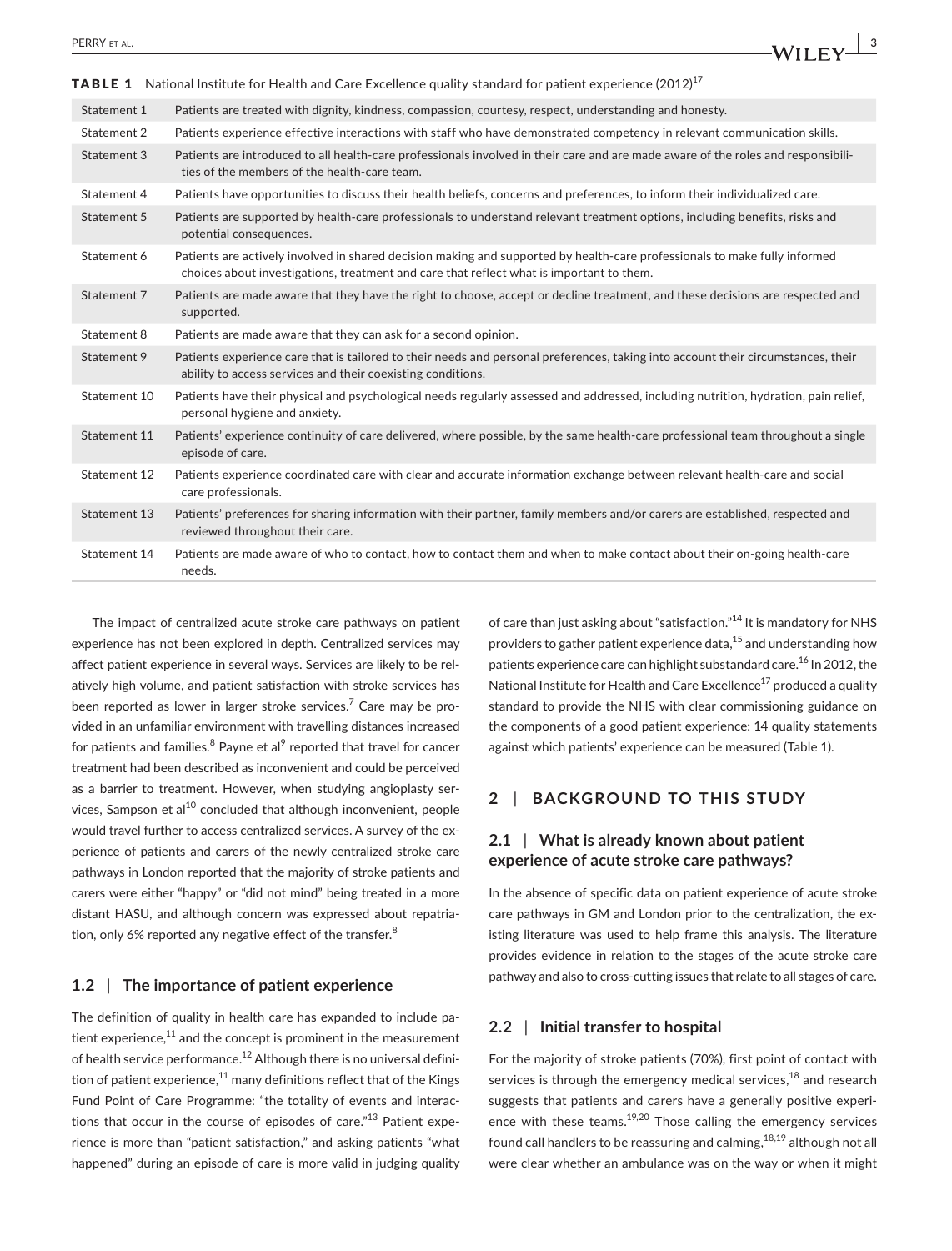arrive.<sup>18</sup> Along with speed of arrival of assistance.<sup>19</sup> the importance to patients of "holistic care" from the emergency medical services (defined as handling the whole situation, not just the person with the symptoms) was highlighted.<sup>20</sup>

#### **2.3** | **In-hospital care**

Studies of inpatient hospital stroke care indicate that, overall, people had a positive experience. $^{21\text{-}26}$  Patients treated on acute stroke units were generally more satisfied with their care than those on general wards,  $21,27,28$  Often however, appreciation of a service as a whole was tempered by concerns about service shortfalls, $29$  particularly in relation to initial experience of inpatient care, the provision of therapy and general aspects of care.

In an interview study of people admitted to stroke units, although many reported fast access to assessment on admission to the Accident and Emergency Department (A+E), others described delays because of poor availability of staff or beds, and perceived that stroke was not treated as a medical emergency.<sup>19</sup> As patients and carers were generally aware of the importance of time to treatment, these delays caused anxiety and frustration. Those admitted "out of hours" reported poor availability of some specialist services such as medical input and imaging, which some perceived as hindering their access to appropriate treatment.<sup>19</sup>

Lack of therapy (physiotherapy/speech therapy/occupational therapy) during inpatient care was reported.<sup>29-31</sup> Some stroke patients associated this with their experience of setbacks in recovery.<sup>29</sup> A lack of help in hospital with emotional problems, such as confusion or depression, has also been reported, $^{21}$  resulting in a poorer experience of care, with depression a possible independent predictor of poor long-term functional outcome after stroke.<sup>32</sup>

Most stroke patients have reported that they were always treated with respect and dignity,  $21,23$  although other studies have indicated that stroke patients did not always receive the help that they needed with general activities such as eating or washing.  $2^{1,31}$  Carers felt that they needed to compensate for perceived shortfalls in the care of their relatives on occasion, although the general institutional nature of much hospital care was experienced as preventing family from participating in aspects of care.  $24,29$ 

#### **2.4** | **Discharge home**

Discharge preparation has been described as lacking in the past and more recently.<sup>21,23,25,26,30</sup> Ellis-Hill et al<sup>33</sup> explored what constituted a "good" or "poor" experience in the transition from hospital to home through interviews with 20 stroke patients and 13 carers. Discharge was perceived to be successful by stroke patients if they maintained a sense of momentum about their recovery, felt supported and felt informed about what was happening to them. In the Healthcare Commission survey, $^{21}$  although 90% of people thought that their GP had been given sufficient information to care for them once at home and most patients (63%) reported that all the services they needed after leaving hospital were arranged, 15% said that such services were not arranged. Those who had been cared for on a specialist stroke ward were more likely to report that services had been arranged than those who had not. $^{21}$ 

#### **2.5** | **Information provision**

Receiving adequate information about care contributes to a positive experience for stroke patients and carers, $^{28}$  for example by reducing anxiety.<sup>29</sup> Varied experiences of information provision whilst in hospital have been described. Some considered they had received enough information, others felt that they were overloaded, or that they had not received enough,23-25,29,34,35 indicating the need for a service responding to differing patient needs. Payne et al<sup>34</sup> identified that families of stroke patients found it difficult to get time with staff to find out about a patient's care. Where a lack of information was perceived, this was particularly in relation to treatment, and what care to expect after discharge.<sup>29</sup>

## **2.6** | **Personalized care**

When asked what constituted good stroke care, patients articulated that being personally valued and cared about by health-care staff was important.<sup>24</sup> This was echoed by Hewitt et al<sup>28</sup> in their interviews with 50 patients and 33 carers in acute, inpatient rehabilitation and community phases of care, who reported that being treated with individual care and attention, and having trust and confidence in health-care professionals, led to a positive experience of care. Morris et al<sup>29</sup> also reported that stroke patients wanted health-care staff to see them in context as people, not just patients, as this improved their experience.

### **2.7** | **Study aim and objectives**

The aim of the study reported here was to analyse in depth the impact of the GM and London centralized acute stroke care pathways on the experience of patients. Reflecting both the literature on patient experiences of acute stroke care and our knowledge of the centralized acute stroke care pathways, the specific objectives were to explore experiences of:

- **1.** initial contact with the emergency care services and transfer to hospital;
- **2.** reception at hospital, whether stroke was treated as a medical emergency;
- **3.** in-hospital care, particularly in relation to admission to a more distant HASU;
- **4.** repatriation to local stroke unit;
- **5.** discharge home, particularly if from a more distant HASU;
- **6.** provision of information across the care pathway.

# **3** | **STUDY METHODS**

#### **3.1** | **Sample**

Patients were recruited from 3 case study sites in GM (the sole 24/7 HASU, one of two in-hours HASUs, one of ten local stroke units) and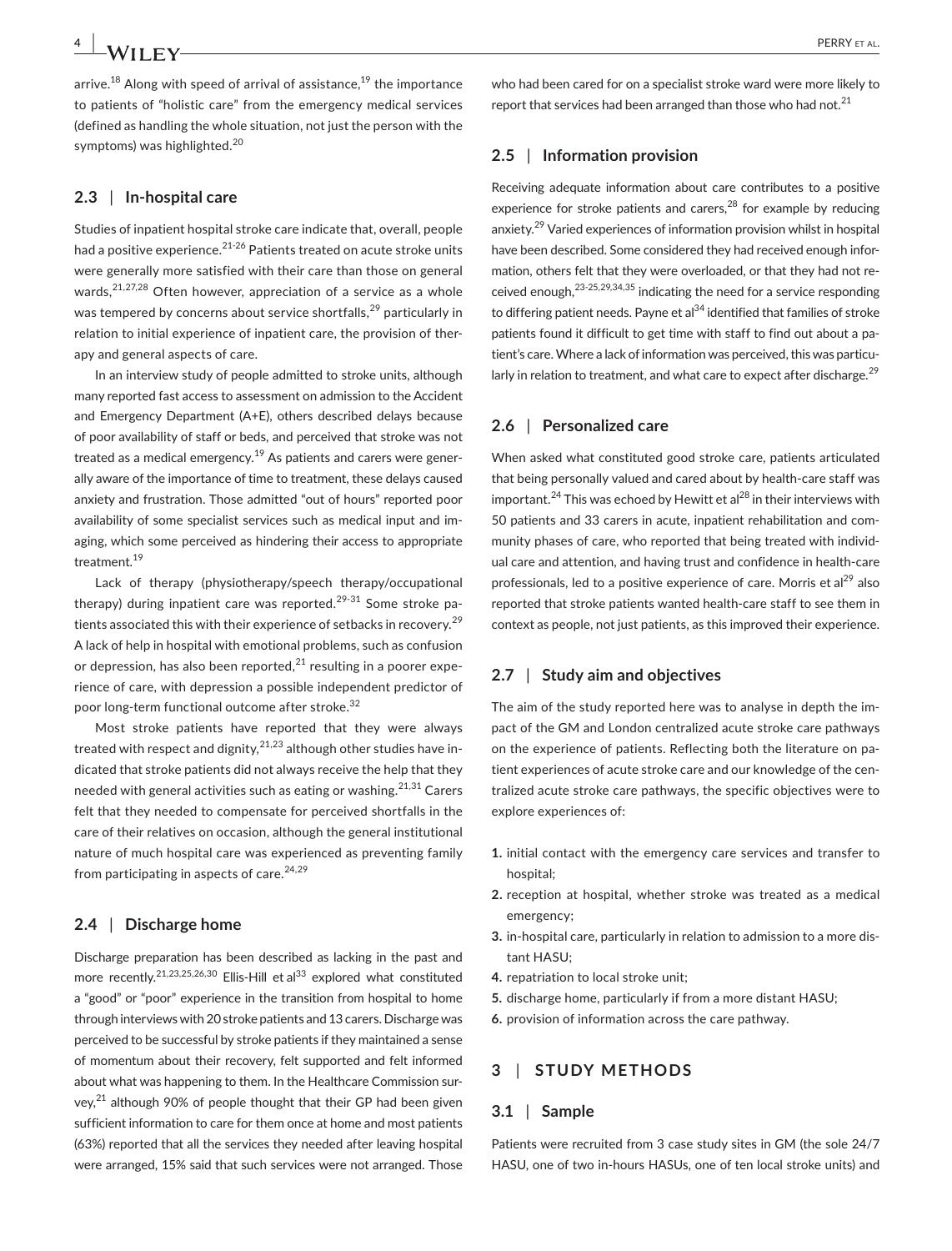4 sites in London (two of eight 24/7 HASUs, two of 24 local stroke units). Any patient diagnosed with stroke was eligible for inclusion provided they had adequate cognitive function, determined by their ability to give informed consent to participate. Sampling was purposive, that is deliberately non-random, to select those in the best position to act as key informants.<sup>36</sup> A maximum variation strategy was employed  $37$ in order that a range of experience of the centralized pathway was represented: admission to a HASU; admission to a local stroke unit (GM); discharge from a HASU; repatriation from HASU to local stroke unit; discharge from a local stroke unit. The sample was also selected to include males and females and a range of ages.

### **3.2** | **Participant recruitment and data generation**

Recruitment and data generation occurred between April 2013 and May 2016. Potential participants approached shortly before discharge from hospital by a research nurse or clinician were given a study information sheet, and asked whether they would speak to a researcher. The researcher explained the study, and if willing to participate permission to contact patients after their discharge was obtained.

Patients were interviewed at home within 3 months of discharge, with fully informed written consent. Carers were included if the patient wished, or they were incidentally available at the time and the patient was agreeable for them to contribute: they were asked about their perceptions of care received by the stroke patient. Semi-structured interviews were used as they offer a good way to generate data regarding individuals' experiences and emotions.<sup>38</sup> A semi-structured interview schedule was developed (Data S1), with reference to the literature reviewed, established recommendations such as the NICE quality standards for patient experience<sup>17</sup> and in relation to the new care pathways. A patient co-investigator assisted with development of the schedule, which was also discussed with the Study Steering Committee (including patient representatives) and a stroke patients' research group. Interview questions defined the area to be explored, $39$  but allowed interviewer or interviewee to diverge in order to follow up particular areas in more detail.<sup>40</sup> With the permission of participants, interviews were digitally audio-recorded, and then professionally transcribed.

TABLE 2 Baseline framework used for data analysis (from literature)

### **3.3** | **Data analysis**

Interview transcripts were uploaded onto NVivo software to aid data management.<sup>41</sup> A thematic analysis<sup>42</sup> was undertaken, initially using a deductive approach guided by a baseline framework developed from the literature (Table 2), as in template analysis.<sup>43</sup> Using the framework sensitized researchers to elements in the data that might otherwise have been missed.<sup>44</sup> As analysis continued, an inductive approach was used, transcripts were coded, and themes were collated as described by Bradley et al.<sup>42</sup> The final data analysis framework was developed with themes organized under the five chronological phases of the centralized stroke care pathway (Table 3).

Steps were taken to enhance methodological rigour. To ensure dependability,<sup>45</sup> two people (CP/IP) used the baseline framework to analyse early interviews, with some transcripts analysed by both to ensure consistency in data coding. The emerging inductive analysis was discussed with a subgroup of the authors (AIGR, NJF, CM, RJB). To enhance credibility,<sup>45</sup> interim versions of the analysis were presented to stroke patient support groups who were asked whether the findings (and our interpretation of them) reflected their own experiences and/ or made sense to them. These patients agreed that the findings made sense.

## **3.4** | **Ethical approval**

Ethical approval was received in September 2011 from the London East NHS Research Ethics Committee (Ref 11/LO/1396).

# **4** | **FINDINGS**

There were 36 stroke patients in the sample (17 F, 19 M, aged 38- 90 years), along with 17 partners or carers. A range of experiences were represented in terms of whether people were admitted to a HASU or a local stroke unit, were transferred internally or were repatriated to a local stroke unit (Table 4). Findings are presented in relation to the five chronological phases of the centralized stroke care pathway (Table 3).

| <b>Main themes</b>               | <b>Subthemes</b>                                                                                                              |
|----------------------------------|-------------------------------------------------------------------------------------------------------------------------------|
| Responding to stroke<br>symptoms | Onset of stroke symptoms<br>Barriers to contacting emergency services<br>Benefits of contacting emergency services            |
| Ambulance service                | Timely transportation<br>Impact of paramedic communication<br>Pre-hospital information and diagnosis                          |
| Explanation and information      | Transparency of health-care professionals<br>Meeting expectations with hospital treatments<br>Carer's role in decision making |
| Person-centred approach          | Taking a personal interest in the patient's well-being<br>Feelings of isolation                                               |
| Availability of therapy          | Insufficient physiotherapy/speech therapy<br>Meeting on-going aftercare needs                                                 |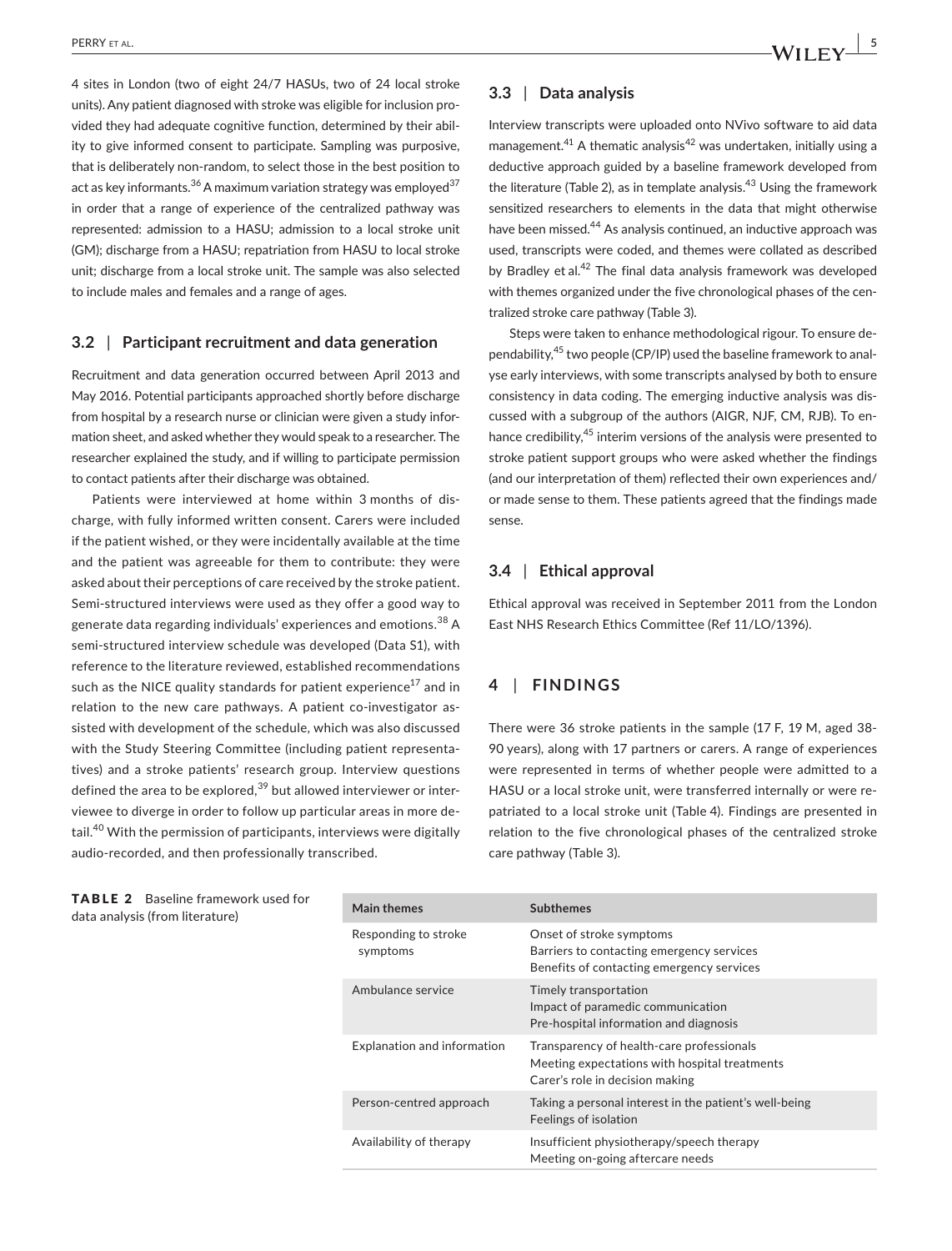TABLE 3 Final data analysis framework

# **6 |**  $\bf{M}$  *PERRY ET AL.*

| Phases of stroke care<br>pathway | <b>Themes</b>                                                                                                                                                       |
|----------------------------------|---------------------------------------------------------------------------------------------------------------------------------------------------------------------|
| Initial transfer to hospital     | Timely response<br>Information about likely diagnosis<br>Concerns about transfer to HASU                                                                            |
| Reception at hospital            | Timely investigations and treatment<br>Stroke-a medical emergency                                                                                                   |
| In-hospital care                 | Clear explanations and shared decision making<br>Known staff<br>Difficulties for families-travel to more distant HASU<br>Consideration from staff concerning travel |
| Repatriation to local hospital   | Staff uncertainties<br>Delay in obtaining bed at local stroke unit<br>Transportation to local unit<br>Transfer of care to local unit                                |
| Discharge home                   | Communication with GPs<br>Continuation of therapy and follow-up                                                                                                     |

HASU, hyperacute stroke units.

#### **4.1** | **Initial transfer to hospital**

Most people who experienced stroke were transported to hospital by ambulance. Participants reported that ambulances arrived quickly and ambulance staff gave clear information about likely diagnosis, which served to reduce anxiety: "They seemed professional, they seemed friendly you know, supportive you know, so I felt safe." (London, patient). However, being told of by-passing a local hospital to attend a more distant HASU caused concern: "We're going further, that's going to take longer, what happens if it gets worse on the way?" (GM, family member). The necessity for clear information to allay such fears was evident. One patient was reassured when told they would: "Go to the right place that would sort me out" (London, patient) and another stated: "They said we're taking you to (HASU) because they've got a specialist stroke unit there, effectively, and I said 'well that's fine'." (GM, patient). This can be contrasted with the experience of a woman who was transferred by ambulance from a local unit to a HASU, whose anxiety was increased by the apparent confusion of ambulance staff not able to explain what was happening: "I'd never been in an ambulance before, which was daunting in itself, and then the ambulance man was saying 'Well we've not had a proper handover, we don't know what's going on'." (GM, patient).

#### **4.2** | **Reception at hospital**

In the centralized care pathway stroke teams met the patient on arrival at A+E. Participants were impressed with this reception, perceiving that stroke was treated as a priority and a medical emergency: "You went in and they were so ready for him, I know they'd radio-ed through, I know they were prepared for him." (GM, family member); "You went through the doors and there's all these people standing there ready to … just waiting." (London, patient).

Participants reported receiving timely investigations, such as scans, and that the teams treating them knew what they were doing: "It felt [from] the initial entry some kind of action plan was very quick, and wasn't that we were going to be sit up in the corner somewhere, forgotten about for hours." (GM, family member). The experience of an organized and timely reception was important in combatting anxiety: "Very reassuring….. because I was obviously panic stricken." (London, patient).

## **4.3** | **In-hospital care**

Generally, participants indicated that they knew who was treating them, they received clear explanations and were involved in decisions about their care, which are all recognized quality standards for patient care. $17$  "If you asked a direct question you got a direct answer, and I think that was really important that you felt that you weren't being fobbed off." (London, family member). However, with admission to a more distant HASU, visiting for families was raised as an issue: "It was a bit awkward being so far away." (GM, patient); "I can imagine it would affect people if they were in Kent or something." (London, patient). Carers recounted difficulties in visiting. One said: "It was so expensive….. I were there twice a day," and also explained the impact that the distance to travel had: "Back home again, you have no time. I think I'd get home, took the dog out, come back and go again….. just no time and you couldn't just not go." (GM, family member). Participants recounted efforts made to ameliorate these issues, one mentioning hospital staff being flexible about visiting times and another a grant that could be applied for to help with travel costs, although she had not done so: "You could put in for this grant. But I haven't been able to … I phoned the number and she sent me another leaflet and said… put in for it from your physiotherapist or your GP….. haven't took it any further." (GM, family member).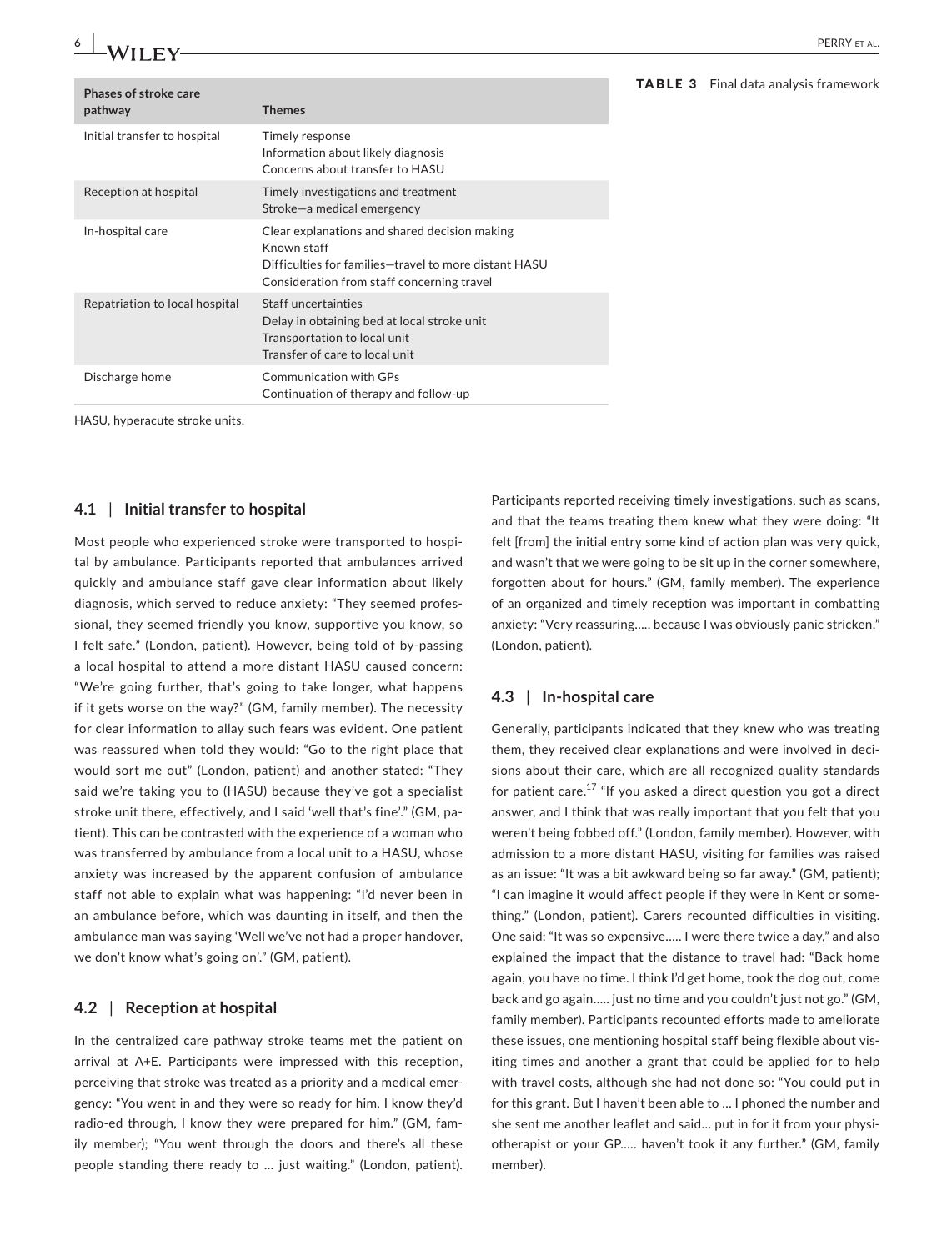#### TABLE 4 Participant details

|            | Sex            |                |           | No. of carers  |                                                                            |                                                  |
|------------|----------------|----------------|-----------|----------------|----------------------------------------------------------------------------|--------------------------------------------------|
| Hospital   | M              | F              | Age range | participating  | Care pathway followed                                                      | No.                                              |
| London A   | 3              | $\overline{2}$ | 38-86     | 3              | All care at HASU<br>HASU-local unit                                        | $\overline{2}$<br>3                              |
| London B   | $\overline{4}$ | $\mathbf{1}$   | 58-83     | $\mathbf{1}$   | <b>HASU-local unit</b><br>Out of area-local unit<br>All care at local unit | $\overline{2}$<br>$\overline{2}$<br>$\mathbf{1}$ |
| London C   | 3              | 3              | 51-86     | $\mathfrak{D}$ | All care at HASU<br><b>HASU-HASU stroke</b><br>unit                        | 4<br>$\overline{2}$                              |
| London D   | $\mathbf{1}$   | $\overline{4}$ | 72-90     | 3              | HASU-local unit                                                            | 5                                                |
| <b>GMF</b> | $\mathbf{1}$   | 3              | $41 - 82$ | $\Omega$       | All care at HASU<br><b>HASU-HASU stroke</b><br>unit                        | $\overline{2}$<br>$\overline{2}$                 |
| <b>GMG</b> | $\mathfrak{D}$ | $\Omega$       | $55 - 68$ | $\overline{2}$ | All care at HASU                                                           | $\overline{2}$                                   |
| GM H       | 5              | 4              | 52-86     | 6              | HASU-local unit<br>All care at local unit<br>Local unit-HASU-local<br>unit | 5<br>3<br>1                                      |
| Total      | 19             | 17             | 38-90     | 17             |                                                                            |                                                  |

HASU, hyperacute stroke units; GM, Greater Manchester.

#### **4.4** | **Repatriation to local hospital**

As part of the centralized stroke pathway, patients admitted to a HASU which was not their local hospital were returned to their local stroke unit after receiving their acute care, if they were not well enough for discharge home. For most participants in the study, this repatriation happened smoothly: "Once they told me yes there's a bed available they then came and said we've ordered an ambulance and it will take between one and 4 hours, I remember them saying that. But it came well within 4 hours, under 4 hours." (GM, patient).

However, some difficulties were described. It was reported that hospital staff were not always sure which hospital a patient should be repatriated to, which may reflect that staff were learning to work with a new care pathway and had initial uncertainties: "Made a right pig's ear of it didn't she? Because she came back and apologized the following day…. She came back and said, 'Oh I'm very sorry, I'm a stranger here, I know you live in [name]', I said, 'Yes', 'But yes you can go to [name of local unit], it's my mistake'." (GM, patient). Other people described delays: "We were waiting for a bed to become available at (local unit), that was the reason he was in (HASU) a bit longer." (GM, family member). Although this could be frustrating, patients generally accepted the situation if they were kept informed about what was happening. In contrast, another family member, who received unclear and conflicting information, felt annoyed and confused: "Somebody told us she would definitely be going at one time, then she didn't go and then somebody else said no, ……you know it was a little bit confusing." (London, family member). Thus, the centrality of accurate information was emphasized again at this stage of the pathway: "They kept me informed of what was going on, that was….I think is the most important thing." (London, patient).

Once a date and time for transfer were given, some delays in transport to a local stroke unit were described. This delay was not tolerated well by patients and their families: "We weren't very happy if you recall at the time with transfer from HASU to local stroke unit, because it took 6 hours, which left both of us in a very het up and upset state." (London, family member). For some, delay in transportation to a local unit resulted in transfer happening later in the evening, which was another situation patients found unacceptable. One patient described his experience: "The next day they said they wanted to send me to [hospital] which was the nearest hospital to home. I set out, I didn't set out, they said you'll be going later on in the day…. Well I sat around all day and nothing happened and by half past nine at night no ambulance had arrived so I said 'Well I'm not going, I'm not going to be carted in the middle of the night through a big city'." (GM, patient). This patient described being transferred to a bed on another ward for one night because of the pressure on HASU beds, which for him was unsettling.

Most people perceived that their care was continued smoothly once they were transferred to their local stroke unit, that staff were aware of what had happened to them and that repatriation did not have any impact on the trajectory of their recovery: "It did feel like it was just a continuation of the treatment. It didn't feel like we'd been passed from one place to another…. They knew what had happened, they'd asked a few questions, but it wasn't like we had to start from scratch." (GM, patient). Some commented favourably on the increase in therapy input once they had been transferred (an increase which would be expected as local units were focussed on rehabilitation).

## **4.5** | **Discharge home**

With centralized acute stroke care pathways, some patients discharged home from a HASU would be discharged to a different area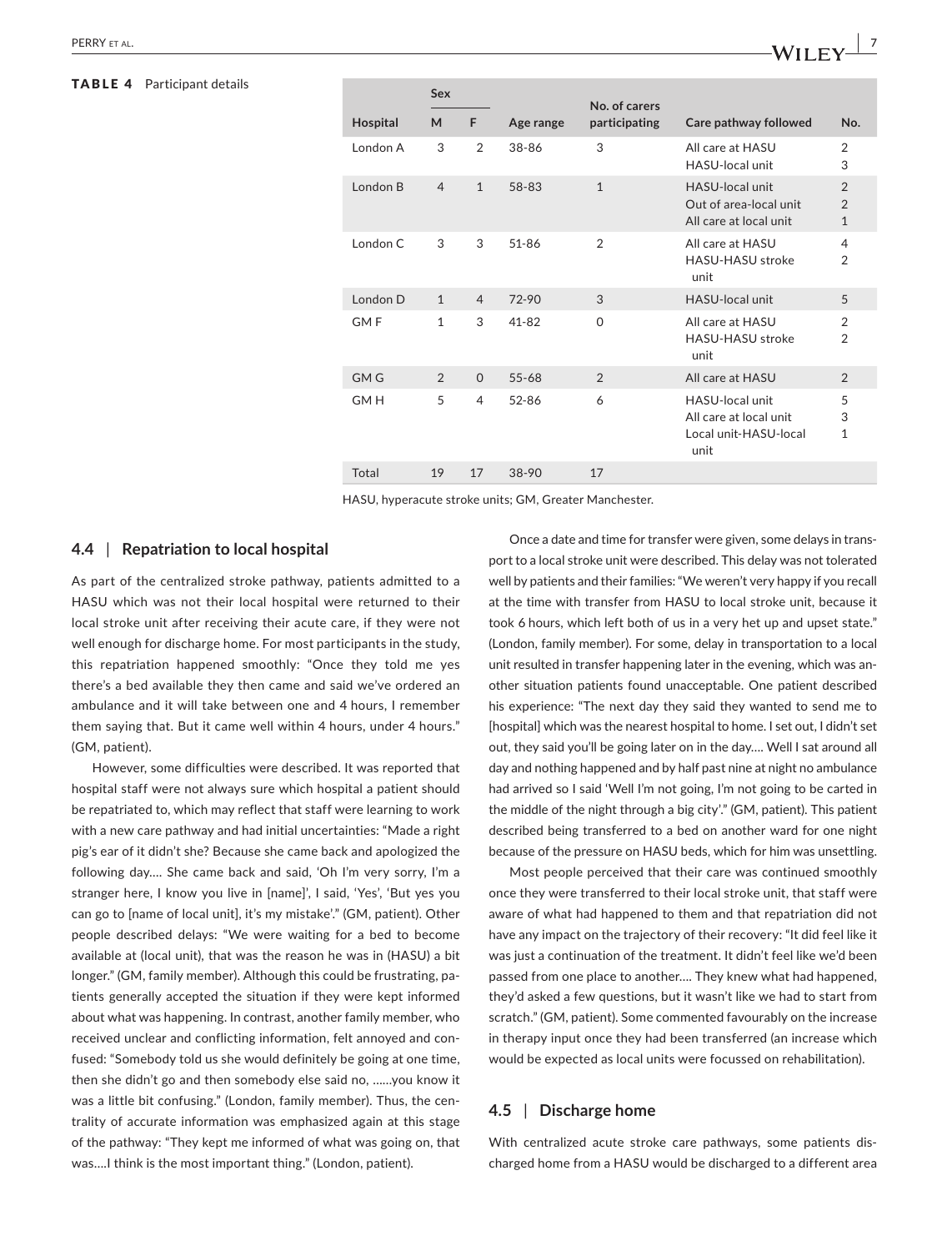than that in which they had received their acute care. This potentially posed challenges to hospital teams who did not know the local processes of care, or the teams to whom they were discharging people. In terms of transfer between hospital and community, most participants thought that communication between hospitals and GPs happened effectively and that their GP was aware of their stroke: "Yes the GP got a letter from [HASU] before we got home, so although I took along my discharge note with me it wasn't actually necessary." (GM, patient). However, some people were not clear about their follow-up once home and were unsure about when, whether or how this was to happen, or experienced some delay. For example: "It's unclear even to me today what's going to happen with physiotherapy in the future because apparently there is…. a waiting list and I've not heard much from them." (GM, patient).

## **5** | **DISCUSSION**

This study explored patient experience of centralized acute stroke care pathways in two metropolitan areas. Similar experiences were reported by those from the two regions, which is perhaps unsurprising: although the care pathways differed in terms of who was eligible for HASU care (those presenting within 4 hours of symptom onset in GM/all patients in London), patients went through similar stages of care in both locations. The findings contribute to knowledge about patient experiences of centralized acute stroke care services and also to the wider body of knowledge relating to the centralization of services in general. The data demonstrate that patient experience can provide valuable information about how a service is operating, what is working well and what is not.<sup>16</sup> For example, the patient observation that ambulance staff were not sure why they were transferring her to a different hospital indicates that appropriate information about care was not received. In addition, the value of talking to carers and family members is emphasized. Although not the focus of this study, they were able to elaborate on the impact of care received on the patient and themselves.

In terms of stroke-specific findings related to the stages of the centralized care pathway, patients in this study were impressed with their contact with the emergency services, feeling reassured by their handling of the situation. The provision of reassurance has been identified as a key outcome for emergency ambulance services.<sup>46</sup> Patients were also impressed with initial reception at hospital. Their experience of timely investigations and initial treatment suggests that stroke was treated as a priority and a medical emergency. This is in line with the National Stroke Strategy $^3$  and in contrast to some earlier studies of non-centralized pathways.<sup>19</sup> Once admitted to hospital, patients described that they knew who was treating them, received clear explanations about their care and were involved in decisions, which are all recognized quality standards for patient care.<sup>17</sup> This is again in contrast to much published literature<sup>24,29,34</sup> and reflects what is known about the relationship between well-organized stroke care and more positive patient experience.<sup>14</sup> The extent to which timely investigation and treatments can be attributed to the

centralized acute stroke care pathways is difficult to discern, as national initiatives such as the National Stroke Strategy $3$  were current at the time of the centralization in GM and London and would have driven such improvements in care. However, the centralization introduced HASUs, which are associated with a greater likelihood of receiving timely, evidence-based care interventions.<sup>5</sup>

Other findings are relevant to the centralization of any service which involves patients being taken to more distant care settings and repatriated back to a local hospital. There is evidence in our data of these processes of care impacting upon patient experience. Patients, and particularly family members, expressed some disquiet on being informed that they were going further than their local hospital; and repatriation did not always happen in a timely manner (within 72 hours), resulting in patients feeling confused or anxious. It is at these points in the centralized care pathway that the importance of effective and timely information provision is emphasized. Clear explanations about the care pathway by the paramedic team, and being kept informed about when and where repatriation would happen by HASU staff, led to patients reporting a more satisfactory experience. This reflects the NICE quality standards for patient experience<sup>17</sup> and the stroke-specific literature in which the importance of clear information, communication and explanation about care is highlighted. The implications are that staff along all stages of a centralized care pathway need to be engaged with, and understand, the pathway of care and that information needs to be given to patients from the beginning of their care journey, before concerns and anxieties are expressed.

Difficulties for families visiting hospitals a distance from their homes were discussed, in terms of time and financial costs, but patients broadly prioritized quality of care and outcomes over the issues presented by being cared for at a more distant site. This is similar to the survey findings of Moynihan et al<sup>8</sup> However, consideration could be given to how best to support patients and their families in this situation. Staff flexibility over visiting times and help with travel costs were both mentioned in this study. Officially extended visiting hours for those on centralized care pathways, or ensuring that visiting times coincide with the timing of public transport, as well as providing information about financial help available towards travel costs and assistance with making these claims, could improve patient and family experience.

Repatriation involved the transition of care from a HASU to a local stroke unit. The NICE quality standards $17$  suggest that care should be well coordinated between different health-care professionals. The experience of patients in this study was that care was handed over smoothly, and nobody perceived that the transfer had any adverse effect on the trajectory of their recovery, similar to the findings of Moynihan et al<sup>8</sup> However, one patient described being moved from a HASU to another ward for one night, before repatriation to a local stroke unit, because of pressure on HASU beds. This highlights how capacity issues need to be carefully considered in centralized services.

The most difficult transition for patients was discharge to the community, for example as evidenced by patients' reports of not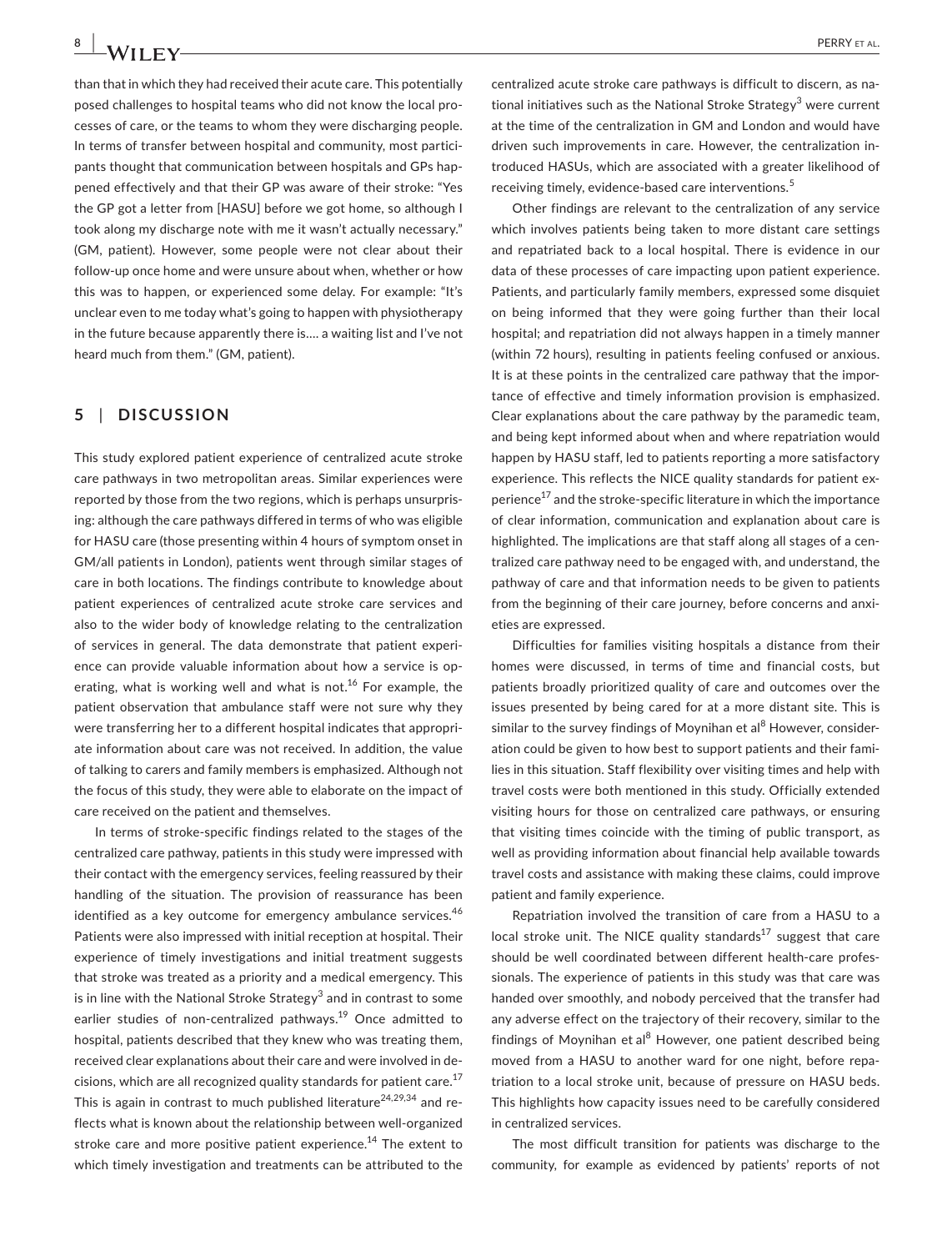being clear about follow-up care. Clarity about addressing on-going care needs is one of the NICE patient quality standards.<sup>17</sup> Although in general people being discharged from a specialist stroke ward are more likely to have adequate follow-on care arranged than those from a general ward, $^{21}$  patients in this study, who were all discharged from a specialist ward either at a HASU or local stroke unit, experienced some difficulties. This may reflect the focus of the stroke care pathway centralization on hyperacute care, and known variations in early supported discharge and community therapy services across GM and London. However, the centralized pathway resulted in patients being discharged into geographical areas remote from the specialist centre, where staff may have been unfamiliar with local discharge procedures. This issue would need to be addressed within any centralized service in order to ensure that care was carried on seamlessly in the community.

## **6** | **LIMITATIONS**

There are a number of limitations to this study. First, only stroke patients who were cognitively able to participate in an interview were recruited into the study, and it is possible that the experience of those who had a less positive outcome after their stroke was different. This could have been addressed by actively recruiting family members of these patients to the study. Second, the study was of centralization of stroke care pathways in two metropolitan areas of England, centralized services in more rural areas may well be experienced differently by patients and carers. Third, some patients taken onto the centralized acute stroke care pathways in GM and London were ultimately not diagnosed with stroke. These so-called "stroke mimics" were thus transferred to a hospital more distant from their homes with no particular benefit for themselves and were not part of this study. It is important that the experience of this group of patients is analysed in any overall evaluation of centralized acute stroke care pathways.

# **7** | **CONCLUSION**

Patients on the centralized acute stroke care pathways in GM and London reported many positive aspects of care, and it is evident that they often experienced standards of care in line with the NICE quality standards.<sup>17</sup> The findings suggest that the centralization of care pathways in general can offer patients a good care experience. The disadvantages of travelling further were perceived to be outweighed by the opportunity to receive the best quality care. The major contribution of this study is highlighting the necessity for all staff on a centralized care pathway to understand the patient journey and provide clear and accessible information to patients at every stage, in order to maximize their experience of care.

## **ACKNOWLEDGEMENTS**

The study was granted ethical approval by the London East NHS research ethics committee (Reference 11/LO/1396). The views

expressed are those of the authors and not necessarily those of the NHS, the NIHR or the Department of Health. We thank Nanik Pursani, patient representative from Kings College London Stroke Research Patients and Family Group for his significant contribution to the project, particularly to the development of the interview schedule and commenting on the emerging data analysis, and other members of the Kings College London Stroke Research Patients and Family Group for commenting on the data analysis too. We also thank Rachael Hunter, Stephen Morris, Anthony Rudd and Pippa Tyrell for their contributions to the study. Finally, we wish to thank all those people who generously gave their time to participate in this research.

#### **CONFLICT OF INTERESTS**

None.

## **ORCID**

*Catherine Perr[y](http://orcid.org/0000-0002-8496-6923)* <http://orcid.org/0000-0002-8496-6923> *Christopher McKevitt* <http://orcid.org/0000-0002-5290-4613> *Naomi J. Fulo[p](http://orcid.org/0000-0001-5306-6140)* <http://orcid.org/0000-0001-5306-6140>

#### **REFERENCES**

- 1. Imison C, Sonola L, Honeyman M, Ross S. *The Reconfiguration of Clinical Services in the NHS: What Is The Evidence?* London: The King's Fund; 2014.
- 2. Morris S, Hunter RM, Ramsay AIG, et al. Impact of centralising acute stroke services in England metropolitan areas on mortality and length of hospital stay: difference-in-differences analysis. *BMJ*. 2014;349:g4757.
- 3. Department of Health. National Stroke Strategy. Department of Health, 2007. [http://clahrc-gm.nihr.ac.uk/wp-content/uploads/](http://clahrc-gm.nihr.ac.uk/wp-content/uploads/DoH-National-Stroke-Strategy-2007.pdf) [DoH-National-Stroke-Strategy-2007.pdf.](http://clahrc-gm.nihr.ac.uk/wp-content/uploads/DoH-National-Stroke-Strategy-2007.pdf) Accessed May 15, 2017.
- 4. Turner SJ, Ramsay A, Perry C, et al. Lessons for major system change: centralization of stroke services in two metropolitan areas of England. *J Health Serv Res Policy*. 2016;21:156-165. [https://doi.](https://doi.org/10.1177/1355819615626189) [org/10.1177/1355819615626189](https://doi.org/10.1177/1355819615626189).
- 5. Ramsay AIG, Morris S, Hoffman A, et al. Effects of centralizing acute stroke services on stroke care provision in two large metropolitan areas in England. *Stroke*. 2015;46:2244-2251. [https://doi.](https://doi.org/10.1161/STROKEAHA.115.009723) [org/10.1161/STROKEAHA.115.009723.](https://doi.org/10.1161/STROKEAHA.115.009723)
- 6. Fulop NJ, Ramsay AIG, Perry C, et al. Explaining outcomes in major system change: a qualitative study of implementing centralised acute stroke services in two large metropolitan regions in England. *Implement Sci*. 2016;11:80. [https://doi.org/101186/](https://doi.org/101186/s13012-016-0445-z) [s13012-016-0445-z.](https://doi.org/101186/s13012-016-0445-z)
- 7. Asplund K, Jonsson F, Eriksson M, et al. Patient dissatisfaction with acute stroke care. *Stroke*. 2009;40:3851-3856.
- 8. Moynihan B, Paul S, Markus HS. User experience of a centralized hyperacute stroke service a prospective evaluation. *Stroke* 2013;44:2743-2747.
- 9. Payne S, Jarrett N, Jeffs D. The impact of travel on cancer patients' experiences of treatment: a literature review. *Eur J Cancer Care*. 2000;9:197-203. [https://doi.](https://doi.org/10.1046/j.1365-2354.20000.00225x) [org/10.1046/j.1365-2354.20000.00225x](https://doi.org/10.1046/j.1365-2354.20000.00225x).
- 10. Sampson FC, O'Cathain A, Goodacre S. Is primary angioplasty an acceptable alternative to thrombolysis? quantitative and qualitative study of patient and carer